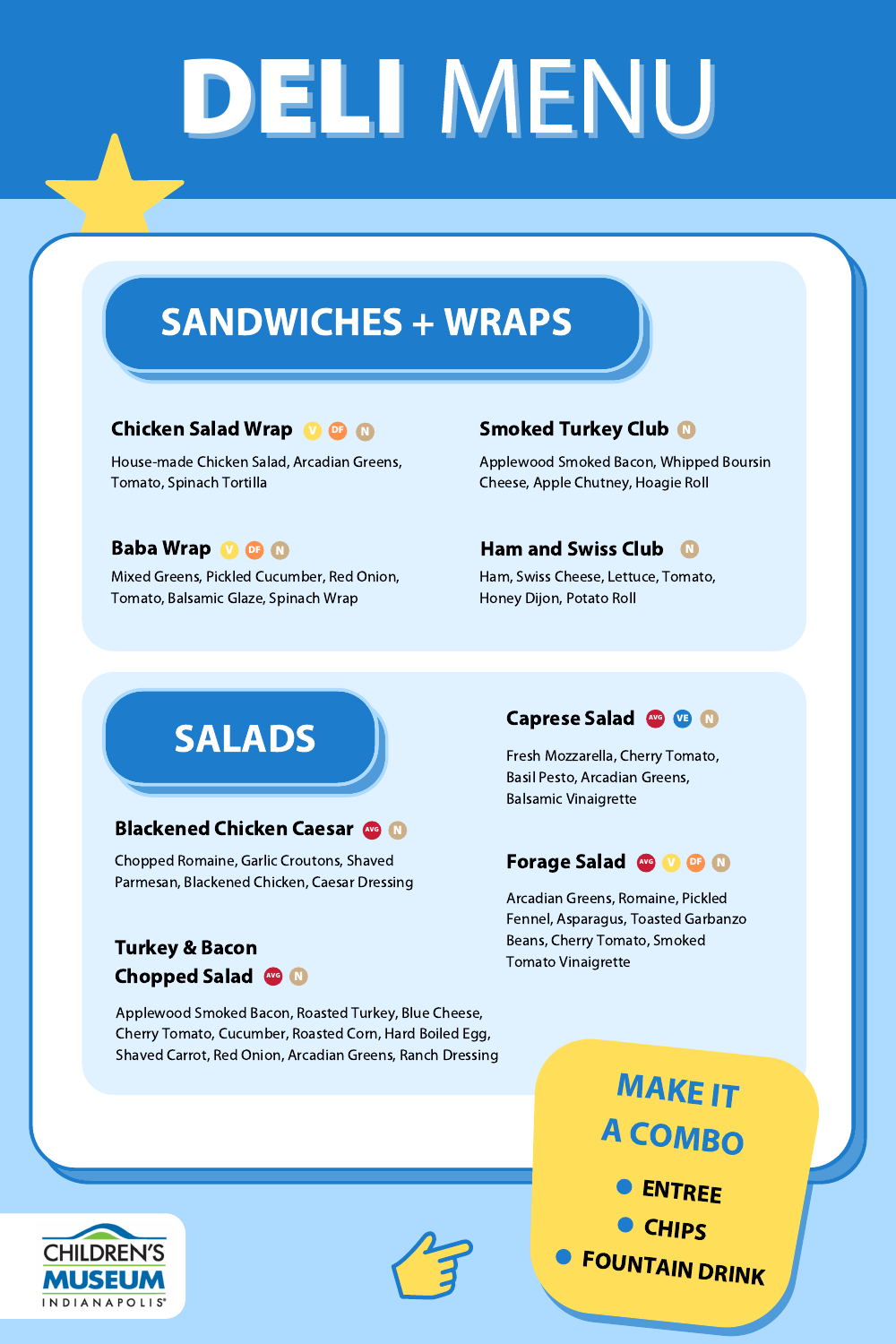# PIZZA MENU

PIZZA



O ENTREE MAKE IT <sup>A</sup> COMBO

**O TWO BREADSTICKS** 

**O FOUNTAIN DRINK** 

Hand Tossed Cheese Slice VE N

### Hand Tossed Pepperoni N

### Hand Tossed Pepperoni Slice N

## Kids Take Action Meal\*

Housemade 3 Cheese Mac & Cheese VE N

## Chicken and Broccoli Alfredo





\*Comes with Apple Slices and Milk, Juice Box or Fountain Soda

Mac & Cheese Chicken Alfredo N VE N

Hand Tossed Cheese VE N

Scratch made

## Kids Take Action Meal\*

\*Comes with Apple Slices and Milk, Juice Box or Fountain Soda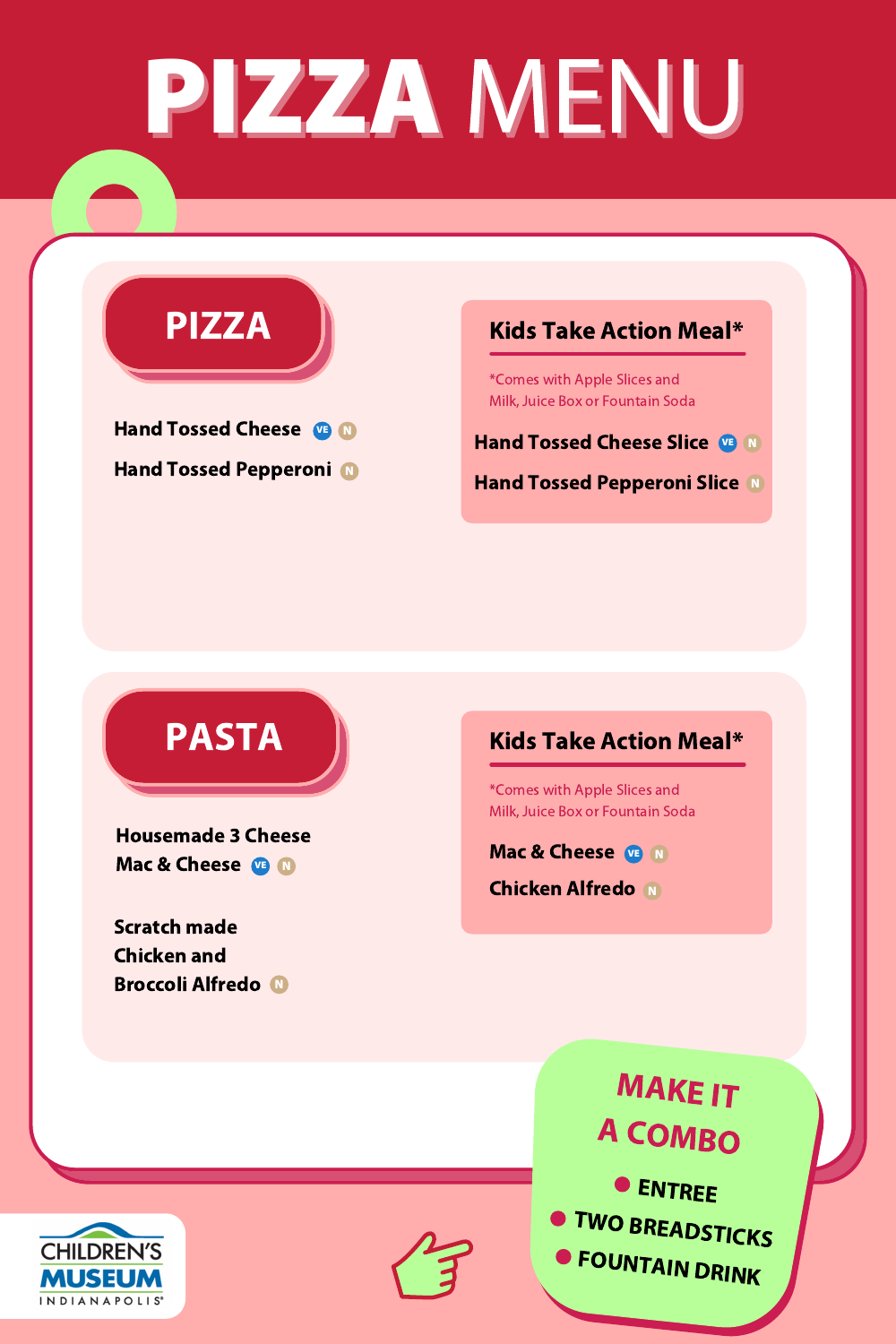# GRILLMENU



**Black Bean Burger\* V OF N** 

Lettuce, Tomato, Onion on a Potato Roll

**Fresh 5 oz Hand Pattied Burger\*** 

### **Pteranodon Sandwich\* OF N**

Grilled Chicken Breast with Lemon Aioli, Lettuce, and Tomato on a Potato Roll

American Cheese, Lettuce, Tomato, Onion, **Rocket Sauce on a Potato Roll** 

### **Tendersaurus Rex M**

Hand Breaded, Pickle Brined Chicken Tenders

## **Kids Take Action Meal\***

**Dino Nuggets N** 

**Cheeseburger** 

\*All kid's entrees come with a choice of fries, tots, yogurt, or apple slices and choice of milk, juice box, or fountain drink

Hot Dog OF N

## SIDES + SNACKS

**Mozzarella Sticks & N** 

**Alligator Bites N** 

**Tangy Remoulade** 

## **French Fries Avg W DF M**

\*All of our hamburger and hot dog buns are vegan. We also have GF buns on request.





Marinara



**MAKEIT** A COMBO

**O ENTREE** FRIES OR TOTS<br>FOUNTAIN DRINK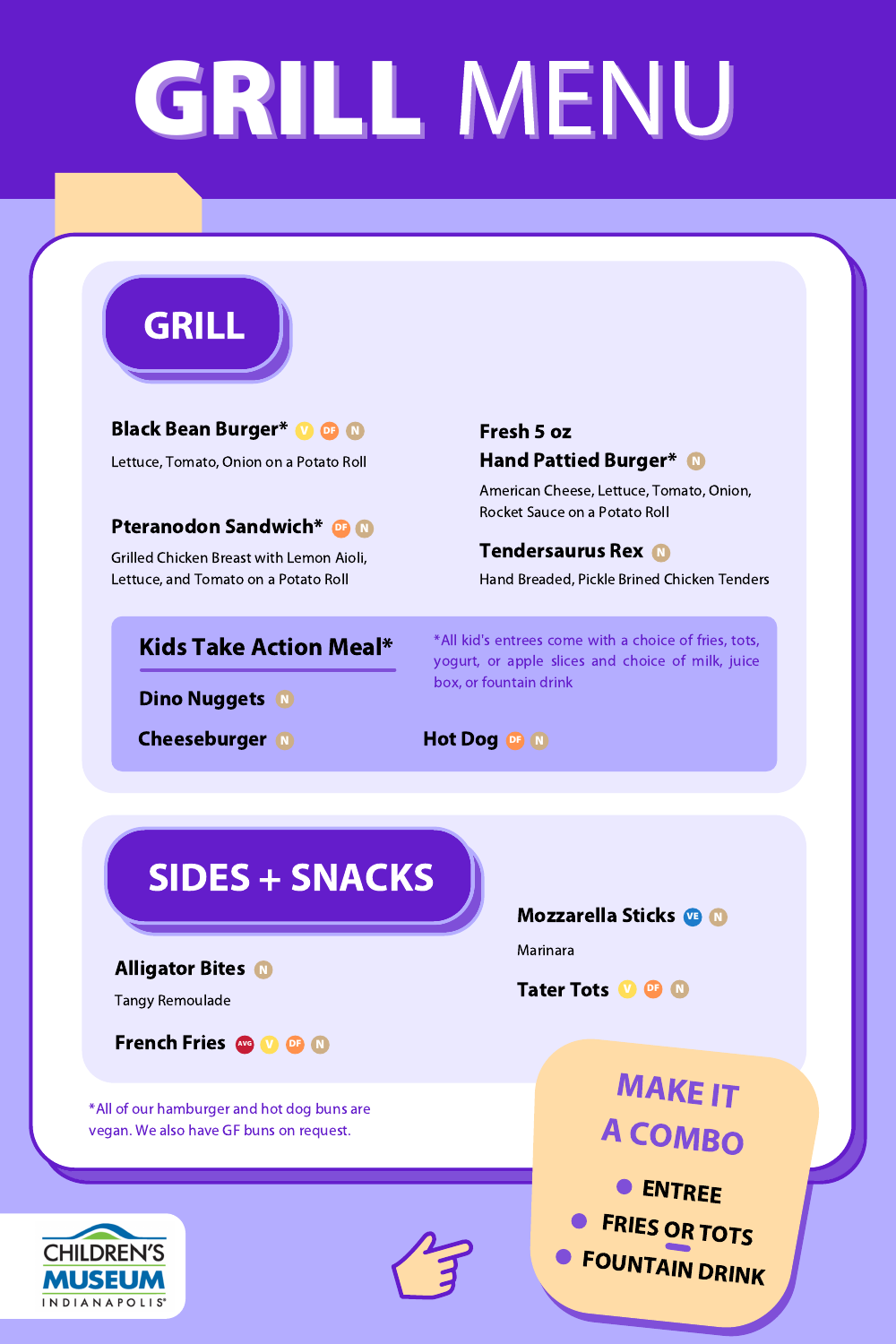Red Onion, Rocket Sauce, Potato Roll

## OUTDOOR DINING MENU Housemade Pepperoni Pizza N Fresh 5 oz Hand Pattied Burger\* N American Cheese, Lettuce, Tomato, Housemade Bavarian Pretzel All Beef Hot Dog\* Dip N Dots N DF N V Housemade Cheese Pizza

\*All of our hamburger and hot dog buns are vegan. We also have GF buns on request.

FOOD TRUCKS

MARCH 24-27 MARCH 31-APRIL <sup>3</sup> THURS-SUN



## DELI and GRAB N GO options are available as well!

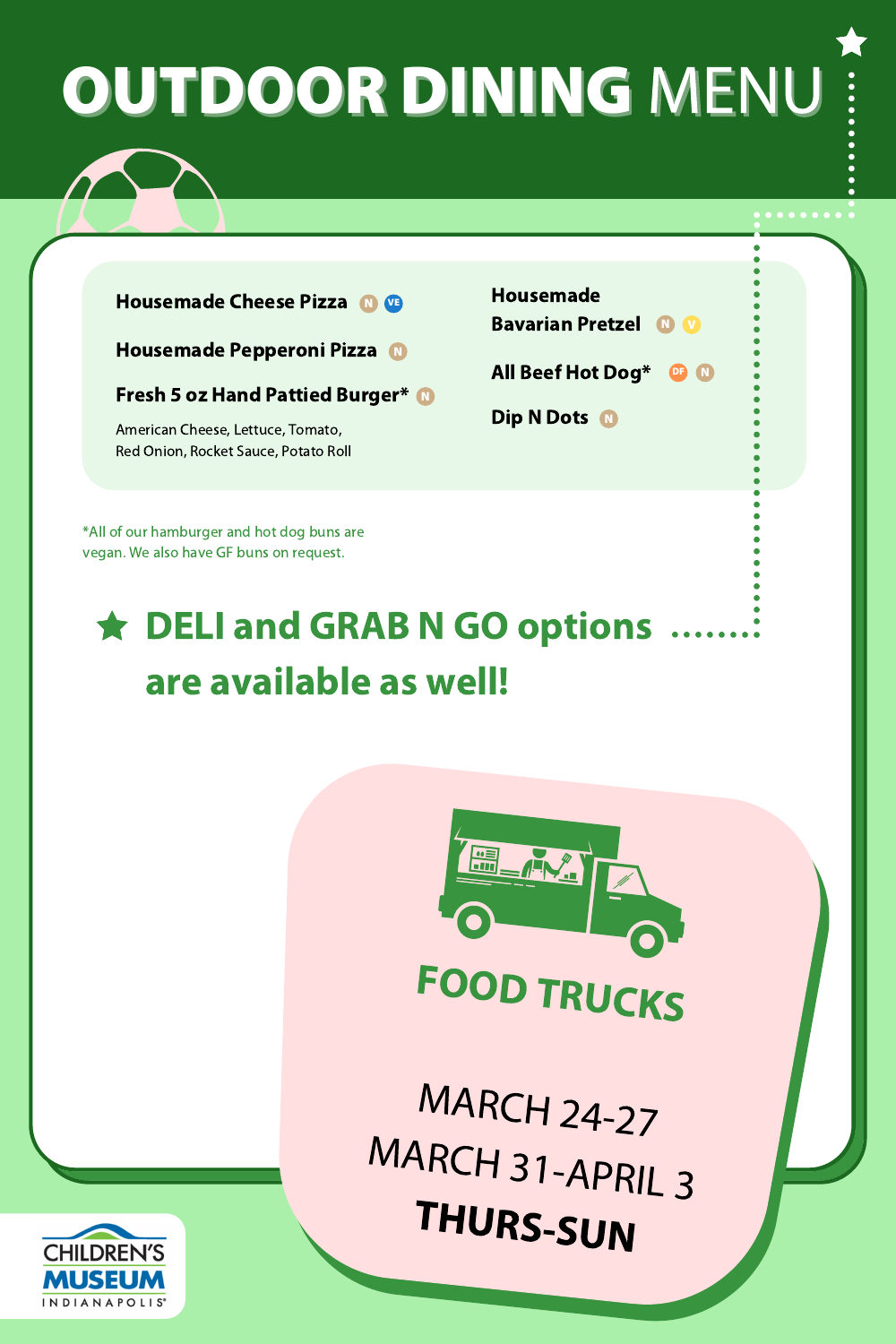Uncrustable VE DF

Strawberry Yogurt, Fresh Berries, Fruity Pebbles

String Cheese VE N AVG

Cucumber and Carrot Sticks

Fruit Cup AVG V DF N

Assorted Bottled Pepsi Products N

# GRAB N GO MENU



Apple Slices V DF N AVG Greek Yogurt with Chia Seeds, Fresh Berries, Granola

Go Gurt Hummus Cups VE N AVG (V DF N AVG

> Yogurt Parfait VE N

Assorted Seasonal Fruit

Grape Cups WG V OF N



Juice Boxes N AVG